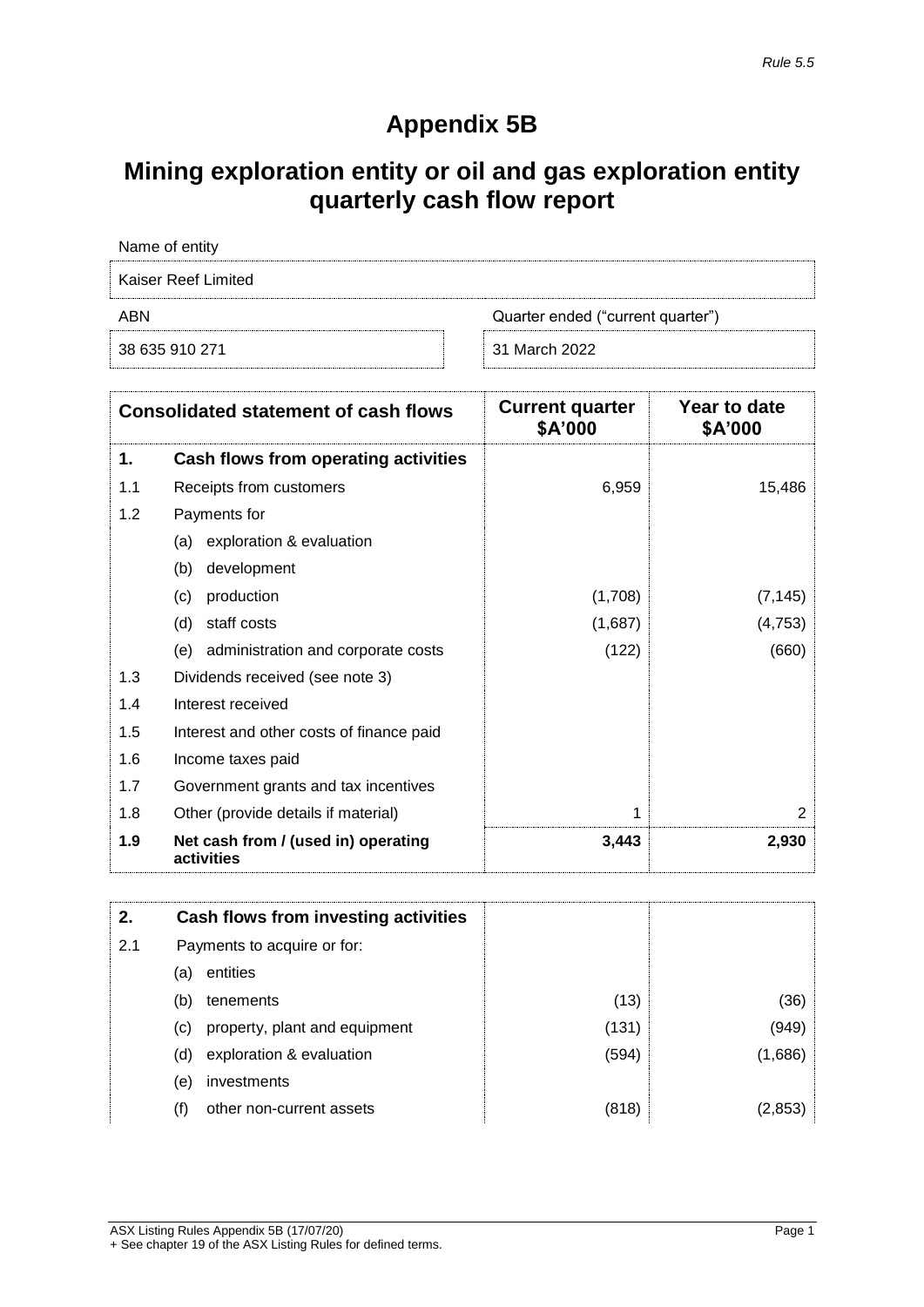|               | <b>Consolidated statement of cash flows</b>       | <b>Current quarter</b><br>\$A'000 | Year to date<br>\$A'000 |
|---------------|---------------------------------------------------|-----------------------------------|-------------------------|
| $2.2^{\circ}$ | Proceeds from the disposal of:                    |                                   |                         |
|               | entities<br>(a)                                   |                                   |                         |
|               | (b)<br>tenements                                  |                                   |                         |
|               | property, plant and equipment<br>(C)              |                                   |                         |
|               | (d)<br>investments                                |                                   |                         |
|               | other non-current assets<br>(e)                   |                                   |                         |
| 2.3           | Cash flows from loans to other entities           |                                   |                         |
| 2.4           | Dividends received (see note 3)                   |                                   |                         |
| 2.5           | Other (provide details if material)               |                                   |                         |
| 2.6           | Net cash from / (used in) investing<br>activities | (1, 596)                          | (5, 524)                |

| 3.   | Cash flows from financing activities                                                       |       |
|------|--------------------------------------------------------------------------------------------|-------|
| 3.1  | Proceeds from issues of equity securities<br>(excluding convertible debt securities)       | 5,122 |
| 3.2  | Proceeds from issue of convertible debt<br>securities                                      |       |
| 3.3  | Proceeds from exercise of options                                                          |       |
| 3.4  | Transaction costs related to issues of equity<br>securities or convertible debt securities | (371) |
| 3.5  | Proceeds from borrowings                                                                   |       |
| 3.6  | Repayment of borrowings                                                                    |       |
| 3.7  | Transaction costs related to loans and<br>borrowings                                       |       |
| 3.8  | Dividends paid                                                                             |       |
| 3.9  | Other (provide details if material)                                                        |       |
| 3.10 | Net cash from / (used in) financing<br>activities                                          | 4,751 |

|     | Net increase / (decrease) in cash and<br>cash equivalents for the period |         |         |
|-----|--------------------------------------------------------------------------|---------|---------|
| 4.1 | Cash and cash equivalents at beginning of<br>period                      | 5.097   | 4.787   |
| 4.2 | Net cash from / (used in) operating<br>activities (item 1.9 above)       | 3,443   | 2.930   |
| 4.3 | Net cash from / (used in) investing activities<br>(item 2.6 above)       | (1,596) | (5,542) |
| 4.4 | Net cash from / (used in) financing activities<br>item 3.10 above)       |         | 4.751   |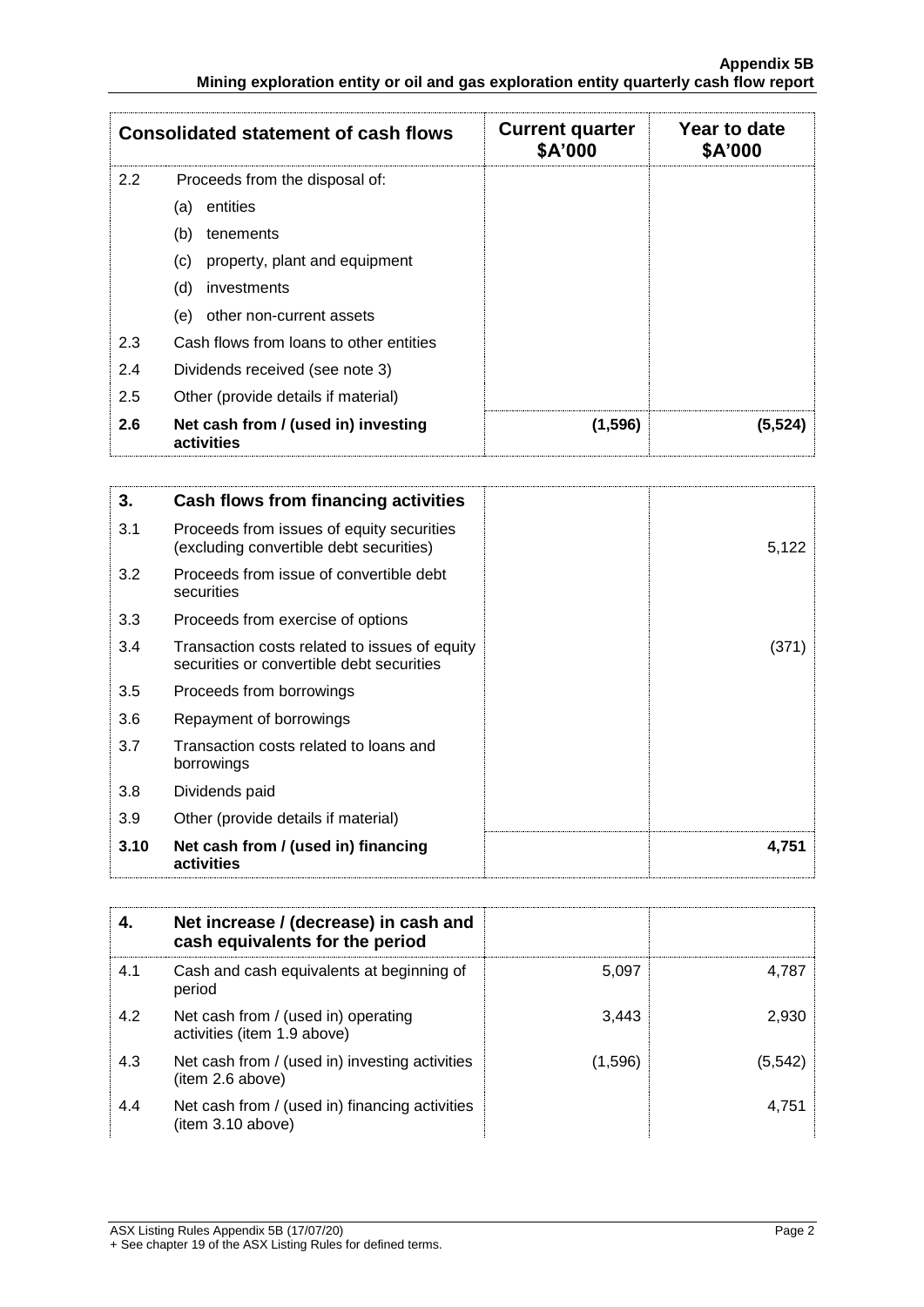| <b>Consolidated statement of cash flows</b> |                                                      | <b>Current quarter</b><br>\$A'000 | Year to date<br>\$A'000 |
|---------------------------------------------|------------------------------------------------------|-----------------------------------|-------------------------|
| 4.5                                         | Effect of movement in exchange rates on<br>cash held |                                   |                         |
| 4.6                                         | Cash and cash equivalents at end of<br>period        | 6.944                             | 6.944                   |

| 5.  | Reconciliation of cash and cash<br>equivalents<br>at the end of the quarter (as shown in the<br>consolidated statement of cash flows) to the<br>related items in the accounts | <b>Current quarter</b><br>\$A'000 | <b>Previous quarter</b><br>\$A'000 |
|-----|-------------------------------------------------------------------------------------------------------------------------------------------------------------------------------|-----------------------------------|------------------------------------|
| 5.1 | <b>Bank balances</b>                                                                                                                                                          | 6.944                             | 5,097                              |
| 5.2 | Call deposits                                                                                                                                                                 |                                   |                                    |
| 5.3 | Bank overdrafts                                                                                                                                                               |                                   |                                    |
| 5.4 | Other (provide details)                                                                                                                                                       |                                   |                                    |
| 5.5 | Cash and cash equivalents at end of<br>quarter (should equal item 4.6 above)                                                                                                  | 6.944                             | 5,097                              |

| 6.  | Payments to related parties of the entity and their<br>associates                                                                                           | <b>Current quarter</b><br><b>\$A'000</b> |
|-----|-------------------------------------------------------------------------------------------------------------------------------------------------------------|------------------------------------------|
| 6.1 | Aggregate amount of payments to related parties and their<br>associates included in item 1                                                                  |                                          |
| 6.2 | Aggregate amount of payments to related parties and their<br>associates included in item 2                                                                  |                                          |
|     | Note: if any amounts are shown in items 6.1 or 6.2, your quarterly activity report must include a description of, and an<br>explanation for, such payments. |                                          |

6.1 Comprises Director's fees paid during the quarter.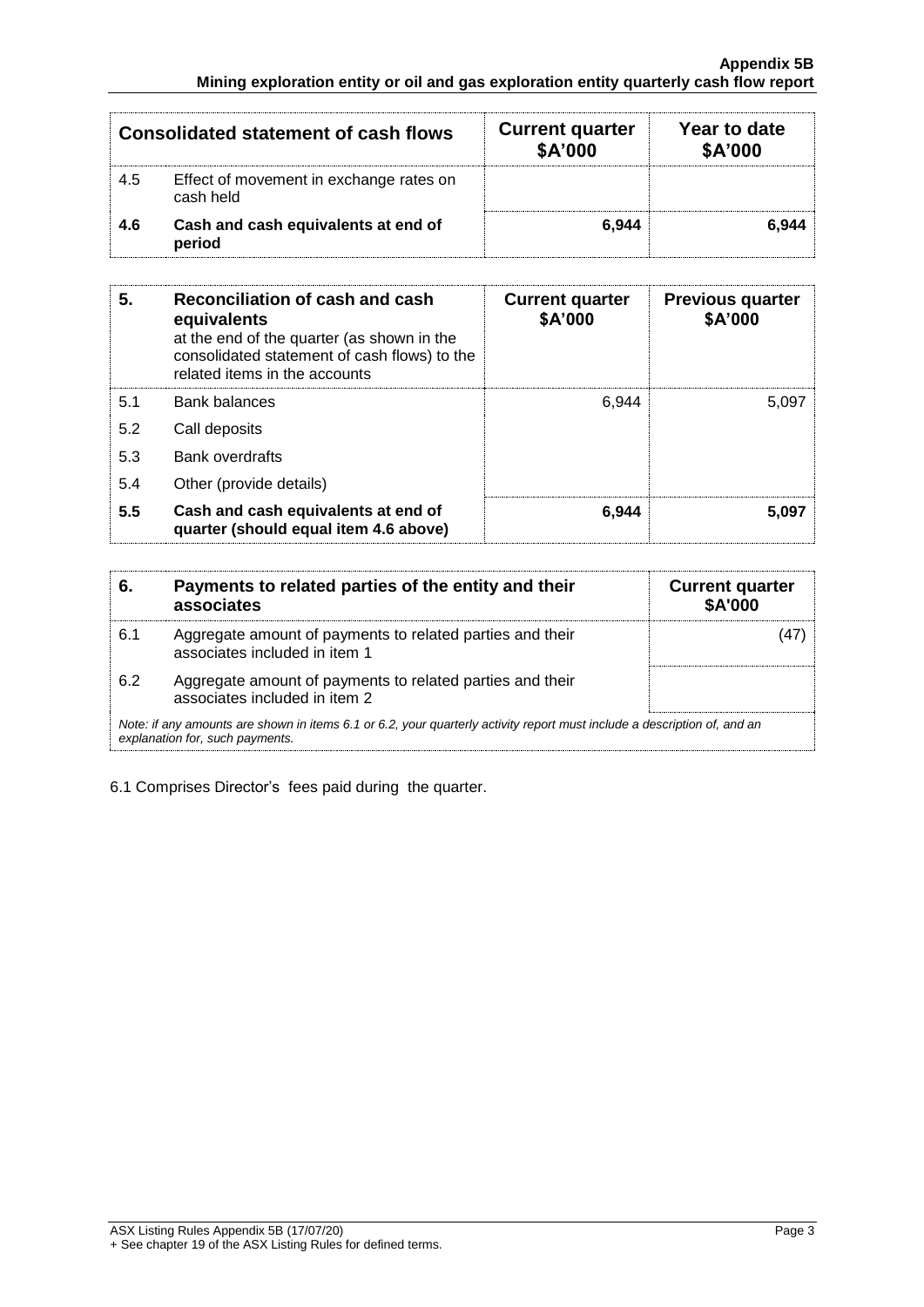| 7.  | <b>Financing facilities</b><br>Note: the term "facility' includes all forms of financing<br>arrangements available to the entity.<br>Add notes as necessary for an understanding of the<br>sources of finance available to the entity.                                                                                                               | <b>Total facility</b><br>amount at quarter<br>end<br>\$A'000 | Amount drawn at<br>quarter end<br>\$A'000 |
|-----|------------------------------------------------------------------------------------------------------------------------------------------------------------------------------------------------------------------------------------------------------------------------------------------------------------------------------------------------------|--------------------------------------------------------------|-------------------------------------------|
| 7.1 | Loan facilities                                                                                                                                                                                                                                                                                                                                      |                                                              |                                           |
| 7.2 | Credit standby arrangements                                                                                                                                                                                                                                                                                                                          |                                                              |                                           |
| 7.3 | Other (please specify)                                                                                                                                                                                                                                                                                                                               |                                                              |                                           |
| 7.4 | <b>Total financing facilities</b>                                                                                                                                                                                                                                                                                                                    |                                                              |                                           |
| 7.5 | Unused financing facilities available at quarter end                                                                                                                                                                                                                                                                                                 |                                                              |                                           |
| 7.6 | Include in the box below a description of each facility above, including the lender, interest<br>rate, maturity date and whether it is secured or unsecured. If any additional financing<br>facilities have been entered into or are proposed to be entered into after quarter end,<br>include a note providing details of those facilities as well. |                                                              |                                           |
|     |                                                                                                                                                                                                                                                                                                                                                      |                                                              |                                           |

| 8.  |                                                           | Estimated cash available for future operating activities                                                                                                                                                                        | \$A'000 |
|-----|-----------------------------------------------------------|---------------------------------------------------------------------------------------------------------------------------------------------------------------------------------------------------------------------------------|---------|
| 8.1 | Net cash from / (used in) operating activities (item 1.9) |                                                                                                                                                                                                                                 | 3,443   |
| 8.2 |                                                           | (Payments for exploration & evaluation classified as investing<br>activities) (item $2.1(d)$ )                                                                                                                                  | (594)   |
| 8.3 |                                                           | Total relevant outgoings (item $8.1 +$ item $8.2$ )                                                                                                                                                                             | 2,849   |
| 8.4 |                                                           | Cash and cash equivalents at quarter end (item 4.6)                                                                                                                                                                             | 6,944   |
| 8.5 |                                                           | Unused finance facilities available at quarter end (item 7.5)                                                                                                                                                                   |         |
| 8.6 |                                                           | Total available funding (item $8.4 +$ item $8.5$ )                                                                                                                                                                              | 6.944   |
| 8.7 | item 8.3)                                                 | Estimated quarters of funding available (item 8.6 divided by                                                                                                                                                                    | N/A     |
|     |                                                           | Note: if the entity has reported positive relevant outgoings (ie a net cash inflow) in item 8.3, answer item 8.7 as "N/A".<br>Otherwise, a figure for the estimated quarters of funding available must be included in item 8.7. |         |
| 8.8 |                                                           | If item 8.7 is less than 2 quarters, please provide answers to the following questions:                                                                                                                                         |         |
|     | 8.8.1                                                     | Does the entity expect that it will continue to have the current level of net operating<br>cash flows for the time being and, if not, why not?                                                                                  |         |
|     | Answer: N/A                                               |                                                                                                                                                                                                                                 |         |
|     | 8.8.2                                                     | Has the entity taken any steps, or does it propose to take any steps, to raise further<br>cash to fund its operations and, if so, what are those steps and how likely does it<br>believe that they will be successful?          |         |
|     | Answer: N/A                                               |                                                                                                                                                                                                                                 |         |
|     |                                                           |                                                                                                                                                                                                                                 |         |